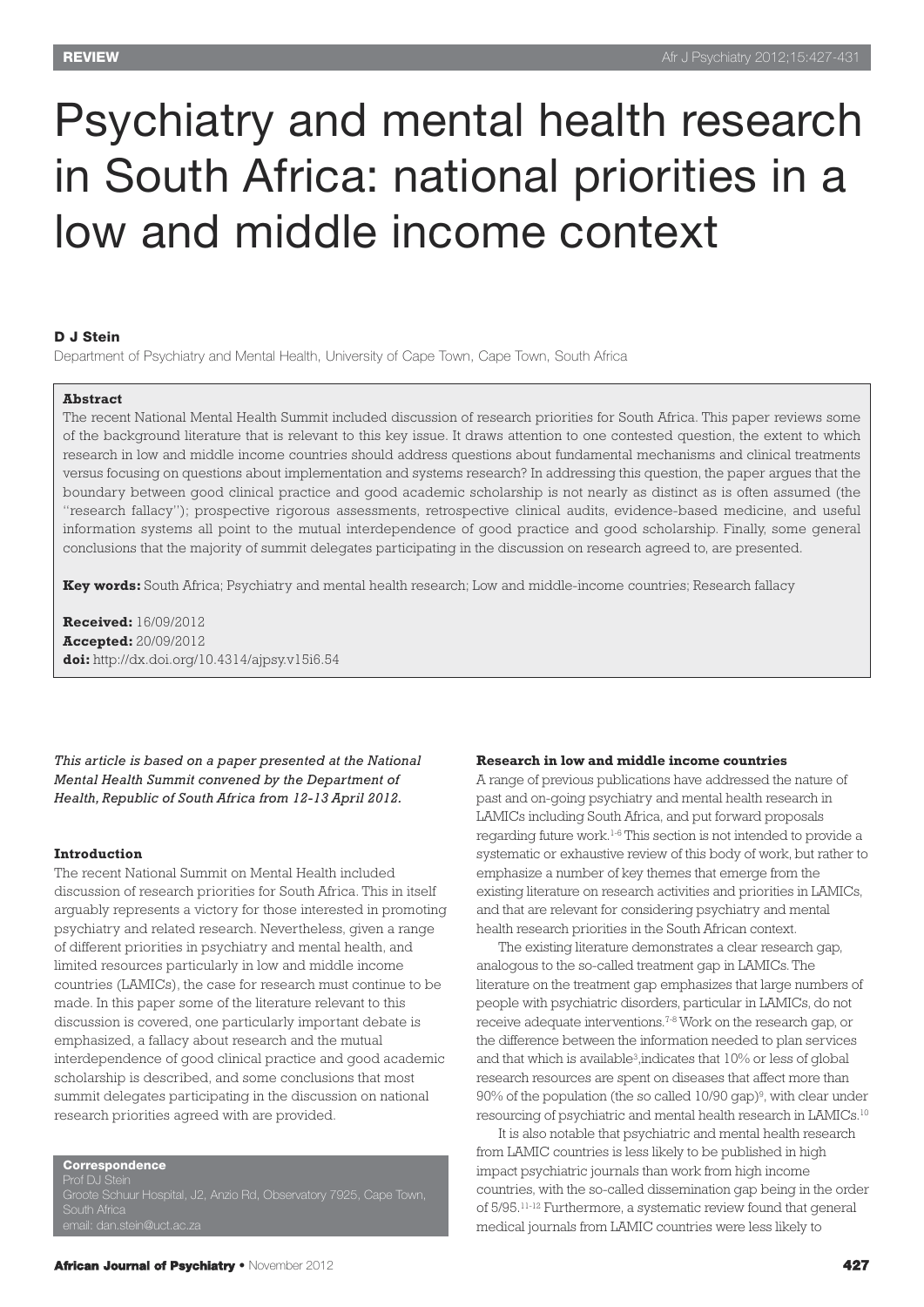publish articles on psychiatric disorder than were those from high income countries. <sup>13</sup> Scientific journals therefore have an important role to play in encouraging publication of psychiatric and mental health research in general <sup>14</sup> and research in LAMIC countries in particular. 15-16

Despite the research and dissemination gap, there are important opportunities for innovative and relevant psychiatric and mental health research in LAMICs, such as South Africa5,17-20, and such research is indeed occurring. In South Africa, there is evidence of an increase in research on psychiatry and mental health relative to other scientific fields in recent years.<sup>21-22</sup> Nevertheless, selected priority areas as defined by the South African Medical Research Council are not always addressed. <sup>23</sup> In the past relatively few publications have involved collaborative research groups and many authors have contributed only one paper24, and the future trajectory of research is unclear. <sup>21</sup> A recent review noted a particular paucity of intervention and economic evaluation studies locally. 25

Another group of papers has focused on systematic delineation of research priorities in LAMICs. Tomlinson and colleagues polled members of the Lancet Mental Health Group and found that the research questions that scored highest were related to health policy and systems research, where and how to deliver existing cost-effective interventions in a low-resource context, and epidemiological research on child and adolescent psychiatric disorders and substance use disorders. <sup>26</sup> Sharan and colleagues polled researchers and stakeholders in a wide range of countries and found that epidemiology, health systems and social science ranked highest for type of research, depression/anxiety, substance use disorders and psychoses ranked highest for type of disorder, and children and adolescents and women ranked highest for type of population thought to deserve prioritization. <sup>27</sup> Key criteria for prioritizing research were burden of disease, social justice, and funding availability. 27 Khandelwal and colleagues employed a multi-region consultation process, and identified four areas of research priorities; awareness and advocacy, enhancement of research capacity, training for service delivery, and development of evidence based policy. 28

Collins and colleagues used a Delphi panel to identify 25 grand challenges in research that would make an impact on the lives of people living with mental, neurological and substance use (MNS) disorders. These ranged from preclinical questions in etiology (e.g., identifying root causes, risk and protective factors), through preventive and treatment interventions (e.g., advancing prevention, improving treatments), and on to implementation and policy questions (e.g., raising awareness, transforming systems). 6 Broad themes captured by the challenges included the need for research using a life-course approach, recognition that the suffering caused by MNS disorders extends beyond the patient to families and communities, the point that interventions should be evidence-based, and important relationships between the environment and MNS disorders. 6

A further set of papers has argued for the importance of health research as a developmental tool, the argument that there is "no health without research". <sup>29</sup> A related and important strand of psychiatry and mental health research has emphasized the bidirectional links between MNS disorders and poverty. 30 Certainly, the emergent finding that MNS disorders contribute a significant portion of the burden of disease in LAMICs and in high income countries has been important for motivating for

increased research funding in this area. <sup>31</sup> Work demonstrating that it is cheaper to provide mental health services than not to remains key in arguing for further research on best clinical practice. 32-33

#### **One Key debate**

It is arguable as to whether the determination that research should focus on children and adolescents, as well as women<sup>27</sup>, is sufficiently narrow to be of use to those involved in resource allocation. On the other hand, overly narrow recommendations run the risk of negatively affecting some areas of psychiatric and mental health research that may be considered important from some perspectives. In this regard, a key debate concerns the extent to which health research in LAMICs should focus on basic versus implementation science, and/or on clinical versus systems research. 34

On the one hand, given the relative lack of financial and human resources for psychiatric and mental health research in LAMICs, and the availability of a range of efficacious interventions for MNS disorders, it may be argued that research in these contexts should focus primarily on identifying barriers to implementation of existing knowledge, and on systems wide interventions to optimize such implementation. Certainly there is some evidence of structural and attitudinal barriers to psychiatric care in LAMICs such as South Africa35-36, as well as data that shed light on how to optimize implementation and scaling-up of evidence-based medical and psychiatric care in such settings<sup>37-43</sup>, and both literatures deserve further development.

On the other hand, it is also important to acknowledge the limitations in our current knowledge base, and the need for more fundamental research.There is a lack of knowledge not only of the basic neuroscientific and behavioural mechanisms which underpin MNS disorders44, but also surprisingly few studies on effective system-wide implementation strategies for improving general health<sup>39</sup> or mental health in LAMICs. Further, a view that LAMICs should be consumers and implementers of research findings generated by high income countries is clearly not acceptable; local research is needed for local solutions and local development. 19,29,45 Such work in LAMICs may ultimately also have important implications for high income countries. 5,46-47 Finally, a view that a non-porous boundary can be drawn between service provision and intervention is questionable, as will be discussed in the next section.

#### **The research fallacy**

It is tempting to draw a line in the sand, so to speak, between clinical services and research processes. In this view, clinicians deliver services for those suffering from psychiatric disorders, while researchers focus on discovering such things as the underlying causes and optimal treatments of these conditions. For several reasons, however, placing clinical and research contributions in diametric opposition is problematic; such a view might be termed the "research fallacy".

Given that randomized controlled trials (RCTs), the gold standard of interventional research, have been undertaken in only limited areas, clinicians are often embarking on a process of trial and error, a clinical experiment with an n of 1. Conversely, direct clinical experience provides some of the most important mechanistic insights into the causes and treatments of disorders; the patient with a particular hyperfunction of hypofunction of an endocrine pathway, for example, may provide key knowledge of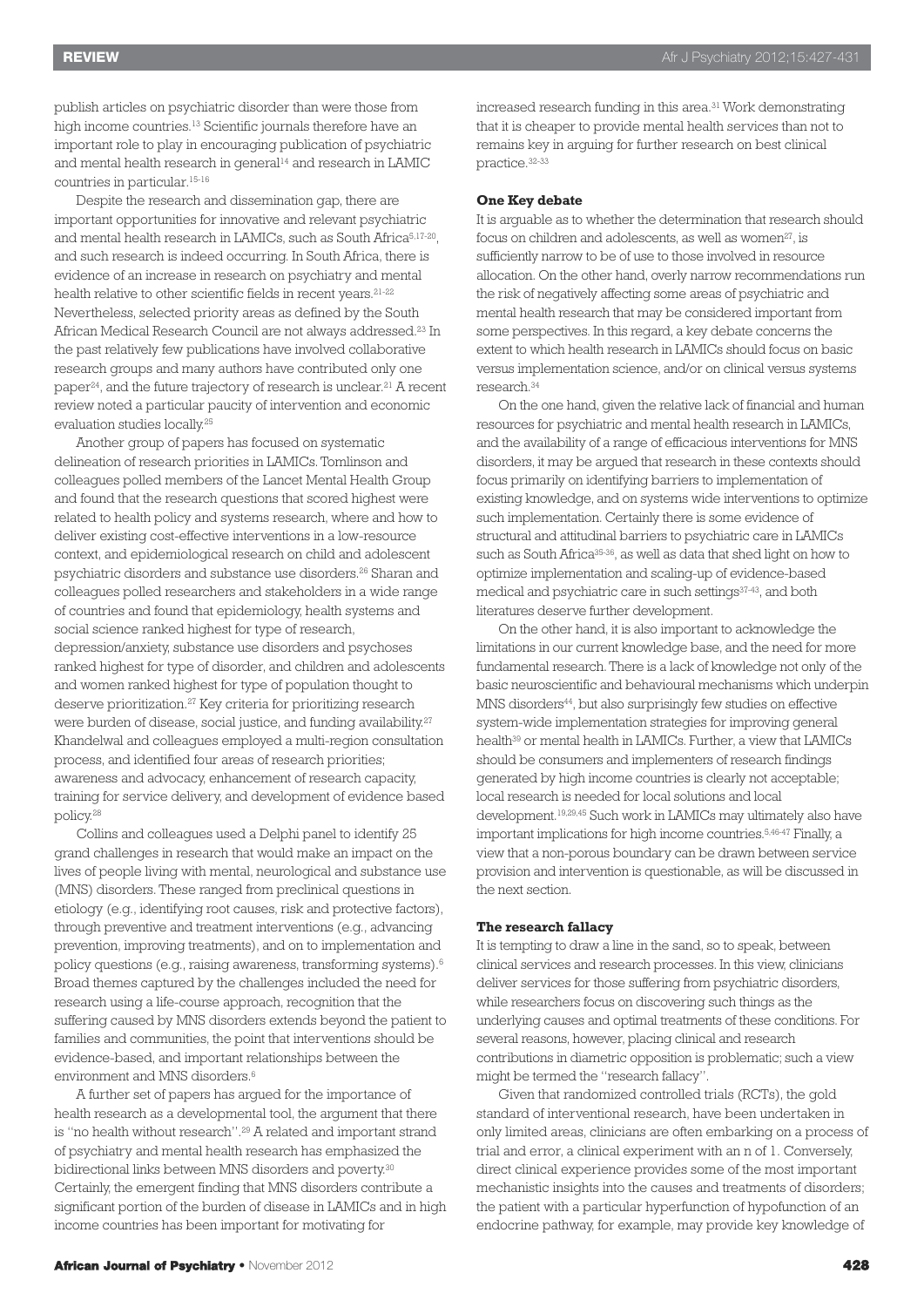the role that a particular molecule plays in normal function, as well as providing crucial targets for future interventions aimed at reversing the relevant abnormality. Conceptually, then, the boundary between clinical work and the research process is not as distinctive as might be assumed.

The apparent distinction between clinical services and research processes is reinforced by the ethics committee or institutional review board, which insists that investigators (but not everyday clinicians) should submit research protocols, and that research subjects (but not routine patients) sign informed consent.While the regulation of clinical research and the protection of human research subjects are clearly legitimate aims, such distinctions arguably also lead to a crucial under emphasis of the extent to which standard clinical services also entail a process of experimentation. <sup>48</sup> While some conceptualize participation in clinical research as "experimental", or alternatively as a way to access high quality clinicians and treatment, current evidence indicates that outcomes of patients who participate in RCTs is comparable to that of similar patients receiving similar treatments outside of RCTs. 49

Notably, processes such as clinical audits emphasize the fuzziness of the line between services and research. Clinical audit is partly a quality improvement intervention which provides clinicians with a means of impacting positively on treatment outcomes. <sup>50</sup> On the other hand, clinical audit can be conceptualized as essentially a retrospective investigation of the effects of treatment. Indeed from an ethics committee or institutional review board perspective, protocols for such work ought to be formally submitted for assessment. The use of structured diagnostic instruments, standardized symptom severity scales, and computerized information systems similarly can be viewed either as enhancing routine practice, or making such care sufficiently rigorous that it can be considered as in effect comprising clinical research.

Evidence-based medicine is often criticized for relying overly on a narrow research base. However, such criticism entails a deep misunderstanding of the nature of evidencebased medicine. Evidence-based medicine in fact relies not only on the existing research base, but also on clinical expertise and patient values. <sup>51</sup> Thus, the practice of evidence-based medicine effectively underlines the fuzzy line between good practice and good scholarship, and their mutual interdependence. Along these lines, it may well be argued that just as there is an ethical imperative to scale up services in LAMICs<sup>52</sup>, so there is a moral obligation to undertake research on key clinical issues. 53

#### **Proposals for the future**

Delegates to the national summit on mental health discussed these kinds of conceptual issues. There was no formal prioritysetting process, a potentially crucial limitation. <sup>54</sup> At the same time, a large number of stakeholders attended the summit and gave inputs from previously held provincial summits, and the majority of those participating in the research session agreed to a number of proposals that are consistent with a wide range of existing literature on psychiatric and mental health research priorities in LAMICs:

1. South Africa needs a broad range of psychiatric and mental health research, spanning the range from basic neuroscience and behavioural science through to clinical research and on to public health research. Currently there are major opportunities for advancing basic and clinical

neuroscience6,19, and it is important for developing countries to also have expertise in this area. Good clinical practice and clinical research are intimately intertwined, and this intersection should be encouraged, in the full range of mental health professionals and consumer organizations. 55-56 Regular epidemiological surveys of the prevalence of MNS disorders are important given the public health importance of these conditions57, and research on stigma and mental health literacy is key. 58-59

- 2. It is particularly important to develop clinical and health system interventions that are suitable for a resource limited context. 60-61,42 These may well include culturally appropriate task-shifting or task-sharing and stepped care interventions. It is appropriate to focus on areas where intervention is likely to have maximal benefit in terms of effectiveness, cost-efficiency, and potential for being scaled up; for example, integrated primary care or community worker interventions that reduce depression or substance consumption pre- and postpartum62-63, that maximize adherence to effective treatments for chronic conditions including HIV/AIDS64-66, or that promote stigma reduction and mental health literacy in other high risk groups. 58-59,67
- 3. In moving forward, both research "relevance" and "excellence" should be encouraged. <sup>68</sup> There is "no health without mental health<sup>"69</sup>, and it is crucially important that in research funding globally there is parity of resources for research on psychiatry and mental health, matching the growing contribution of psychiatric disorders to the global burden of disease. <sup>70</sup> Similarly, there is a need for improved capacity development, developing career paths, and institutional support for basic scientists and clinicianscientists, including those working in sub-specialties.<sup>71-72</sup> Structures need to be established and developed for optimizing research governance, collaboration between researchers, policy-makers and other stakeholders, and an emphasis on social justice and human rights in order to effect goals. 73-74 Notably, a research perspective emphasizes the importance of evidence-based clinical practice<sup>51</sup>, and of evidence-based policy making in both general medicine, and in psychiatry and mental health. 75

# **Conclusion**

The national mental health summit was important in many ways, not the least being the opportunity it created for discussing research priorities in psychiatry and mental health in South Africa. Indeed, arguably there is no greater single priority in psychiatry and mental health research locally, than for research to be a key part of the on-going discussion on how to improve current and future clinical services, and for both health interventions and policies to be evidence-based.While in resource-constrained settings there is understandably strong interest in implementation science and health systems, it is also important to emphasize how fundamental research and clinical interventions may contribute to local solutions and local development.All too often research is viewed as something separate from practice, perhaps to be undertaken by a privileged few in their ivory towers. In this article the argument has been made that such a perspective constitutes a "research fallacy" and that research should be part and parcel of the clinical coalface.There is a need for a broad-based research agenda that ranges from basic science, through clinical investigations, and on to public health research. It is particularly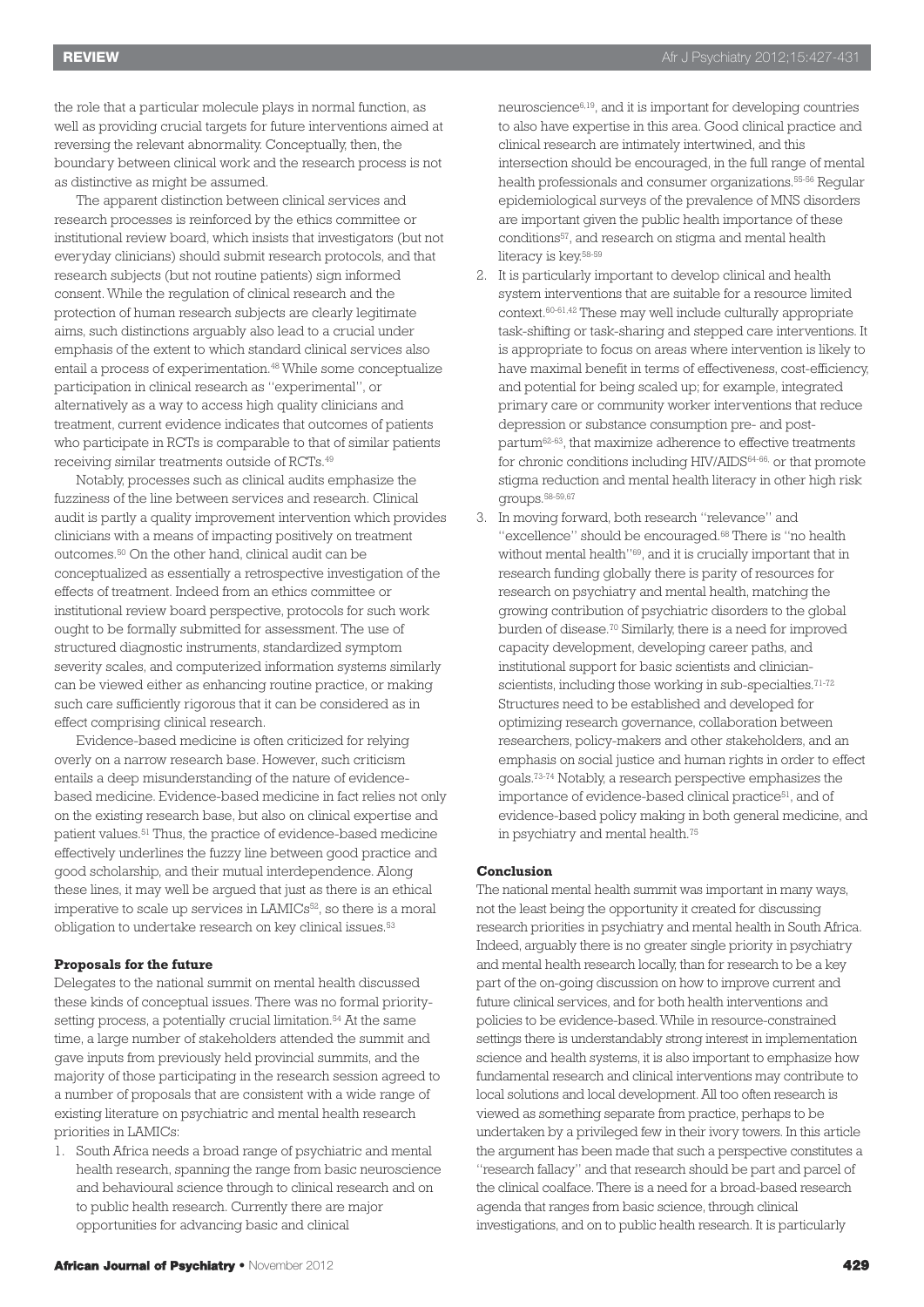important to develop clinical and health system interventions that are suitable for a resource limited context. Successful implementation of such an agenda will require appropriate governance and resourcing.

## **Acknowledgements**

Prof Stein is supported by the Medical Research Council of South Africa.Thanks to Profs Crick Lund, Soraya Seedat, and Mark Tomlinson for reviewing a draft of this manuscript.

### **References**

- *1. Sartorius N. Scientific work in third world countries.Acta Psychiatrica Scandinavica 1998; 98 345–7.*
- *2. Alem A, Kebede D.Conducting Psychiatric research in the developing world: challenges and rewards. British Journal of Psychiatry 2003; 182: 185–7.*
- *3. Saraceno B, Saxena S. Bridging the mental health research gap in lowand middle-income countries.Acta Psychiatr Scand 2004;1: 1-3.*
- *4. Maj M.Psychiatric research in low- and middle-income countries: the need for concrete action. ActaPsychiatricaScandinavica 2005; 111: 329–30.*
- *5. Stein DJ, Seedat S. From research methods to clinical practice in psychiatry: challenges and opportunities in the developing world. International Review of Psychiatry 2007; 19: 573–81.*
- *6. Collins PY, Patel V, Joestl SS, March D, Insel TR,Daar AS, et al.Grand challenges in global mental health.Nature 2001;475: 27–30.*
- *7. Kohn R, Saxena S, Levav I, Saraceno B.The Treatment Gap in Mental Health Care.Bull WHO 2004; 82: 858–866.*
- *8. Demyttenaere K, Bruffaerts R, Posada-Villa J, Gasquet I, Kovess V, Lepine JP, et al. .Prevalence, severity, and unmet need for treatment of mental disorders in the World Health Organization World Mental Health Surveys.JAMA2004; 291: 2581–2590.*
- *9. Global Forum for Health Research. Some network in research priority areas. In: Davey S, editor.The 10/90 report on health research: 2003–2004. Geneva: Global Forum for Health Research; 2004.Available from: http://www.globalforumhealth.org.*
- *10. Razzouk D, Sharan P, Gallo C, Gureje O, Lamberte EE, de Jesus Mari J, et al. . Scarcity and inequity of mental health research resources in low-andmiddle income countries: a global survey.Health Policy 2010; 94: 211–20.*
- *11. Patel V, Sumathipala A.International representation in psychiatric literature: survey of six leading journals. British Journal of Psychiatry2001; 178: 406–9.*
- *12. de Jesus Mari J, Patel V, Kieling C,Anders M, Jakovljevi M, Lam LC, et al. . The 5/95 Gap on the dissemination of mental health research: The World Psychiatric Association (WPA) task force report on project with editors of low and middle income (LAMI) countries.African Journal of Psychiatry2009; 12: 33–9.*
- *13. Ipser JC, Stein DJ.Little mental disorder research in general medical journals in low - and middle-income countries.South African Medical Journal 2007; 97: 110-111.*
- *14. Griffiths KM, Banfield M, Leach L. Mental health research in The Lancet: a case study. Journal of Mental Health 2010; 19: 17–25.*
- *15. Editors of Scientific Journals Publishing Mental Health Research.Galvanizing Mental Health research in low- and middle-income countries: the role of scientific journals.American Journal of Orthopsychiatry 2004; 74: 389–92.*
- *16. Saxena S, Paraje G, Sharan P, Karam G, Sadana R.The 10/90 divide in mental health research: trends over a 10-year period. British Journal of Psychiatry 2006; 188: 81–2.*
- *17. Stein DJ, Emsley RA. Psychiatric research in the new South Africa. S Afr J Psychiatry 1995;85:1365-1366.*
- *18. Seedat S, Emsley RA, Stein DJ. Land of promise: challenges and opportunities for research in South Africa. Molecular Psychiatry 2004; 9: 891–892.*
- *19. Stein DJ,Daniels W, Emsley R,Harvey B, Blackburn J, Carey P, et al.A brain-behaviour initiative for South Africa: the time is right. Metabolic brain disease 2006; 21: 279–84.*
- *20. Lund C, Stein DJ, Corrigall J, Bradshaw D, Schneider M, Flisher AJ. Mental health is integral to public health: a call to scale up evidence-based services and develop mental health research. South African Medical Journal 2008; 98: 444-446.*
- *21. Stein D, Szabo C. Psychiatry research in South Africa reason for cautious celebration? African Journal of Psychiatry 2011; 14 :86.*
- *22. Pouris A. Science in South Africa: The Dawn of a Renaissance? South African Journal of Science 2012; 108: 66-71.*
- *23. Flisher A, Parry C, Stein J D.To what extent does South African mental health and substance abuse research address priority issues S Afr Med J 2000; 90: 378-380.*
- *24. Fourie A J, Flisher J A, Emsley A R, Stein J D. Psychiatric research in South Africa: A systematic review of Medline publications. Curationis 2001;24:9-11.*
- *25. Petersen I, Lund C. Mental health service delivery in South Africa from 2000 to 2010: one step forward, one step back. South African Medical Journal 2011; 101: 751–7.*
- *26. Tomlinson M, Rudan I, Saxena S, Swartz L,Tsai AC, Patel V. Setting priorities for global mental health research. Bulletin of the World Health Organization 2009; 87: 438–46.*
- *27. Sharan P, Gallo C, Gureje O, Lamberte E, Mari JJ, Mazzotti G, et al. Mental health research priorities in low- and middle-income countries of Africa, Asia, Latin America and the Caribbean. British Journal of Psychiatry 2009; 195: 354–63.*
- *28. Khandelwal S,Avodé G, Baingana F,Conde B,Cruz M,Deva P, et al.Mental and neurological health research priorities setting in developing countries. Social Psychiatry and Psychiatric Epidemiology 2010; 45: 487–95.*
- *29. Ijsselmuiden C, Marais DL, Becerra-Posada F, Ghannem H.Africa's neglected area of human resources for health research - the way forward. South African Medical Journal 2012; 102: 228–33.*
- *30. Lund C,De Silva M, Plagerson S, Cooper S, Chisholm D,Das J, et al. Poverty and mental disorders: breaking the cycle in low-income and middle-income countries.Lancet 2011; 378: 1502–14.*
- *31. Lopez AD, Mathers CD, Ezzati M, Jamison DT, Murray CJ.Global and regional burden of disease and risk factors, 2001: systematic analysis of population health data Lancet2006; 367:1747-1757.*
- *32. Chisholm D, Sanderson K,Ayuso-Mateos L J, Saxena S. Reducing the global burden of depression: Population-level analysis of intervention cost-effectiveness in 14 world regions. Br J Psychiatry 2004; 184:393-403.*
- *33. Lund C, Myer L, Stein D,Williams D, Flisher A (n.d.).Mental ill-health and lost income among adult South Africans.Social Psychiatry and Psychiatric Epidemiology, in press.*
- *34. Schneider M.The Setting of Health Research Priorities in South AfricaCape Town: Medical Research Council; 2001.*
- *35. Seedat S, Stein DJ, Berk M,Wilson Z. Barriers to treatment among members of a mental health advocacy group in South Africa. Social Psychiatry and Psychiatric Epidemiology 2002; 37: 483–487.*
- *36. Bruwer B, Sorsdahl K,Harrison J, Stein DJ,Williams D, Seedat S. Barriers to mental health care and predictors of treatment dropout in the South African Stress and Health Study. Psychiatric Services 2001; 62: 774–81.*
- *37. Haines A. Bridging the implementation gap between knowledge and action for health. Bulletin of the World Health; 2004; 82:724-3.*
- *38. Chisholm D, Flisher AJ, Lund C, Patel V, Saxena S,Thornicroft G, et al. Scale up services for Mental Disorders: a call for action. Lancet 2007; 370: 1241–52.*